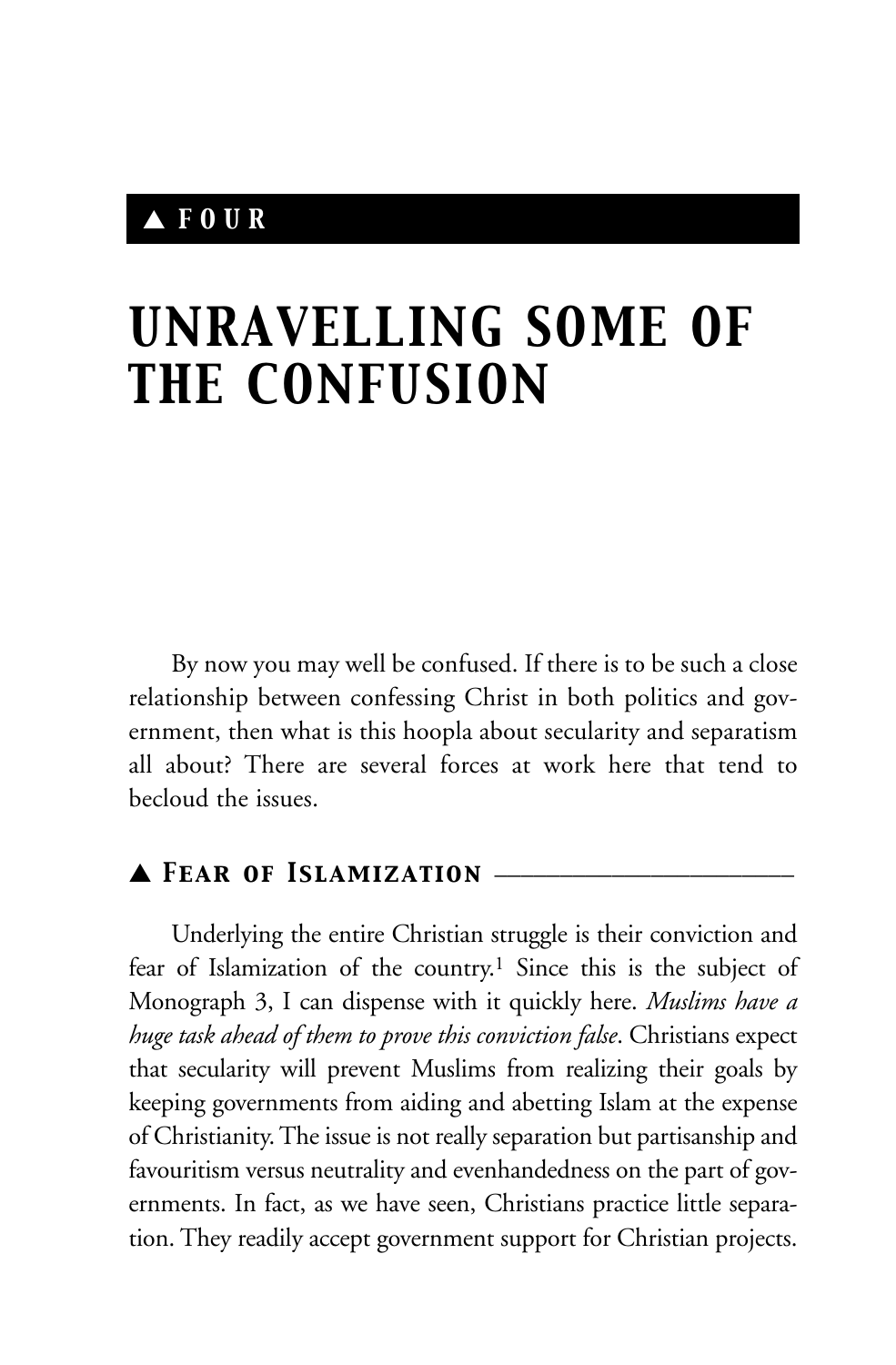#### 110 *Studies in Christian–Muslim Relations*

Christians seek an ally in secularity, even though they know that the very word is to Muslims as a red flag is to a bull. One senior Christian statesman<sup>2</sup> in a letter to me wrote that he recognises the secular approach may not be the ideal, but what alternative is there? Secularity is supposed to safeguard the country against Muslim oppression. It is the Christian hope and guarantee for religious and all other freedoms, from oppression at the hands of both government and the Muslim community. When the government is truly neutral with respect to all religions, when it no longer favours one above the other, then all the religious problems of Nigeria will be solved and the country can return to peace. That is the hope and point of all these calls for secularity.

Negatively put, the call for secularity is *not* meant to separate genuine religion from politics. Christians call upon themselves to bring the best of their spirituality to bear on government to the benefit of all citizens, regardless of religion. It is only when religion takes on the form of power play and the atmosphere of tribe or party that Christians want to eliminate it from the public sector at least, so they say.

#### ▲ *The Two Faces of Religion* \_\_\_\_\_\_\_\_\_\_\_\_\_\_\_\_\_

Throughout these discussions, two aspects of religion are constantly confused. When Christians affirm the positive application of religion, they talk of religion as a personal commitment to and faith in God. They want to bring all the spiritual resources of their faith to bear on government and politics in a positive way without discriminating against anyone.

But religion has more than one face. It has a sociological face. It creates a community and a culture. That community can take on the character of party or tribe. It shows up when its adherents no longer act on basis of the spirit, truth or ethics of their religion. They seek to enhance the power, position or wealth of their religion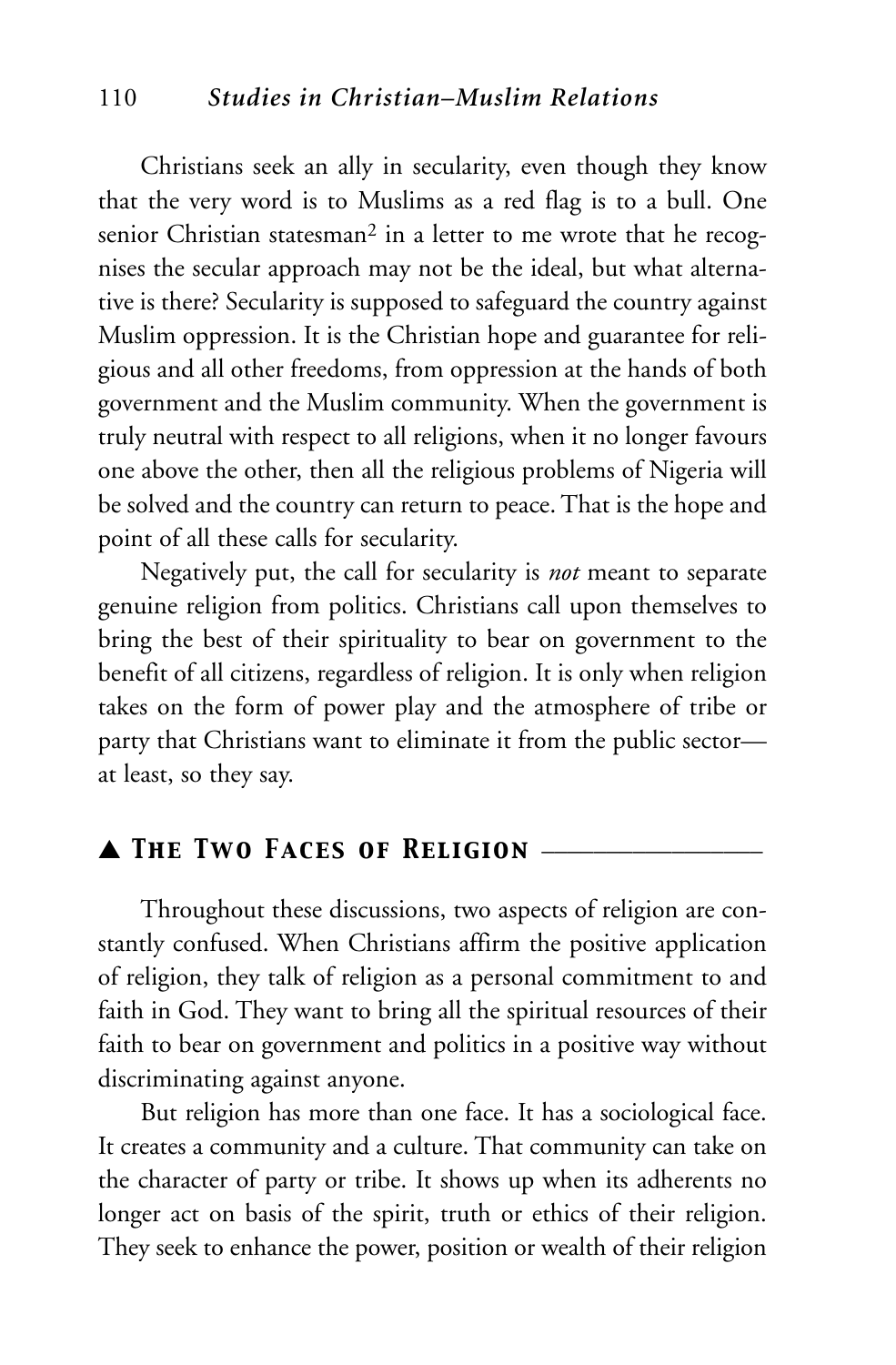or groups within that religion. They instill in the hearts of their supporters an attitude of pride in their respective religion. They fight their "religious" wars with bumper slogans such as "I am proud of Christianity/Islam." They refer to others as "*arna*" or "*kafirai*," Hausa-language terms meaning "pagans"3 that drip with contempt. They will defend any brother or sister in the faith, whether guilty or innocent. An attack on one is regarded as an attack on all. When a judge or police in a dispute between a Christian and a Muslim declares someone guilty, the judge is automatically the enemy of the guilty party's co-religionists, even if everyone knows he is guilty. A clear case is that of the purse snatchers in Kano, as told in Monograph 1.4 A more recent case was the rejoicing of Muslim communities in Nigeria over the 9/11 debacle. *It is a matter of loving the religion more than the truth the religion propagates.*

A religious community that has adopted tribal characteristics feels free to undermine other religions or to oppress them. They have no qualms about discrimination. Fairness is not in their vocabulary. Such people will, by hook or by crook, attempt to get the government with all of its resources to back them up unilaterally. When such a situation persists over a long period of time with a degree of success, the adherents will begin to feel they even have a *right* to the unfair advantages they derive from the government. They are genuinely surprised when adherents of other religions begin to check them. They suffer from the same blindness that is always associated with tribalism and that, I have insisted repeatedly, also characterizes secularism. This is perhaps the situation that Kantiok had in mind when he wrote, "Loyalty to religious convictions is now taking priority over 'tribal' kinship."5 Here religious loyalty has replaced tribal loyalty, but it has similar characteristics. In some cases they coincide in that religious and tribal borders are the same.

One characteristic of tribalism is blindness to your tribe's fault and its contributions to problems and, thus, lack of self-critique; it is always the other tribe/religion that is at fault. *It seems both reli-*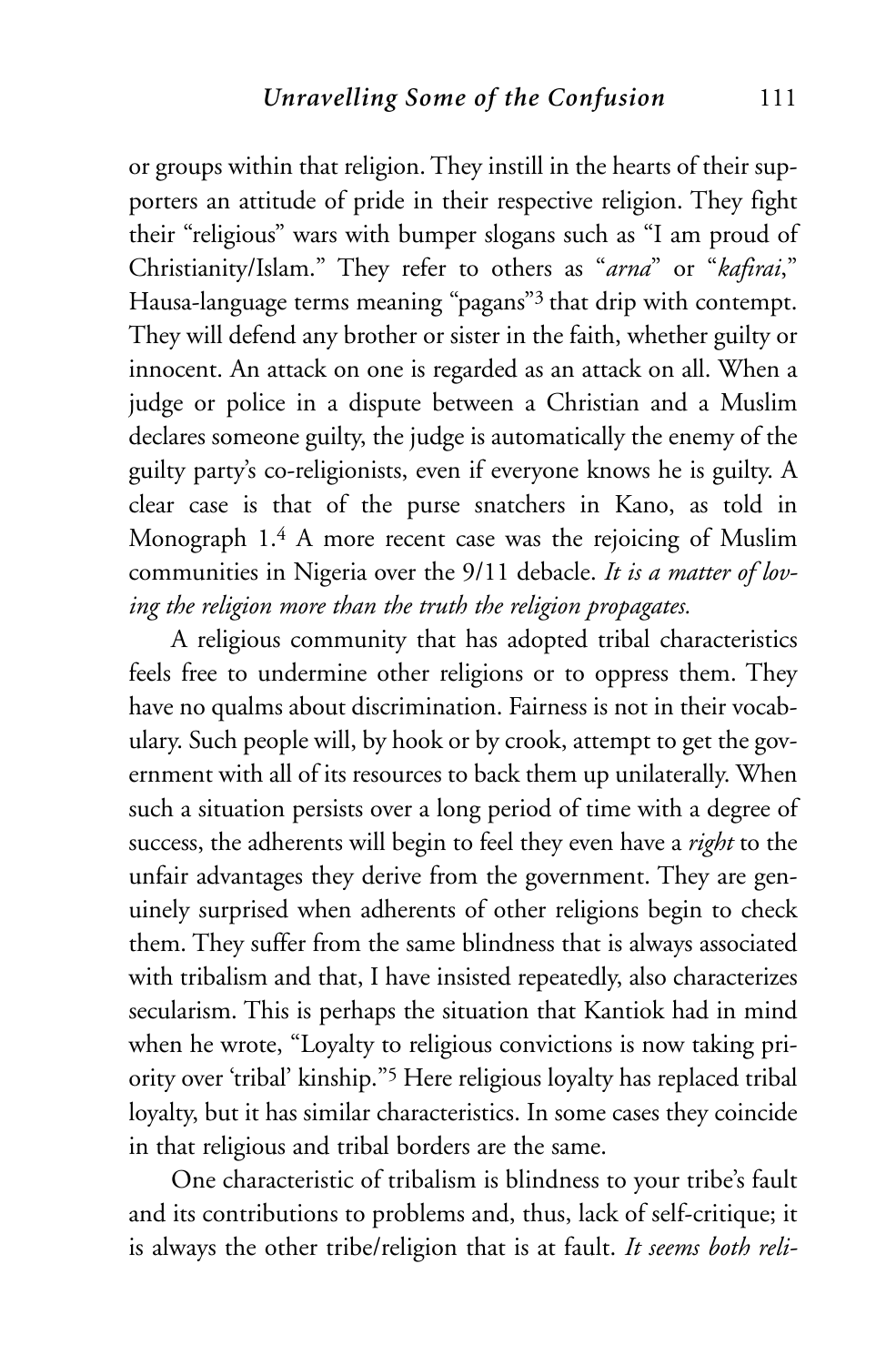*gions have succumbed to this state*. When Christians talk of separating religion from politics, this is the kind of religion they mean to exclude: a religious group that has become tribalistic and acts accordingly. Or it has taken on the character of a secular political party. But, true to character, according to Christians, it is the Muslim community that is always at fault, never the Christian. It is the Muslims who oppress, and the government supports them unilaterally. And for Muslims it is, of course, the reverse.

Sanusi Lamido Sanusi, a prolific Muslim writer whom we first met in Monograph 4, affirms that this process of tribalisation has indeed taken place among the northern Muslim *ummah.* He writes, "The call for a return to sharia and to Islamic authenticity both complements and reinforces the tribal social life of the north." "Tribalism," as used by Popper, one of Sanusi's favourite philosophers, is "the emphasis on the supreme importance of the tribe without which the individual is nothing. The 'tribe' may be an ethnic group, a class or some other collective as, in our case, the northern Muslim people."6 While Christians recognise these symptoms in Muslims and oppose them, they are largely blind to their own similar affliction. But that is to be expected, since that blindness is inherent in the affliction.

Failure to take this distinction between the internal and external dimensions of religion into consideration causes a lot of confusion and even havoc. The way in which Christians in their writings and discussions constantly move back and forth between these two meanings, without indicating that they have shifted, sometimes renders their utterances totally confusing. Not infrequently they appear to be saying "Yes" and "No" in the same breath. One cannot blame Muslims for sometimes shaking their heads at the confusion. The Christian position seems to them like a bundle of impossible contradictions. Of course, Muslims make the same mistake and create similar confusion.

Failure to be aware of this distinction prevents some very good things from happening. One such good thing that was squashed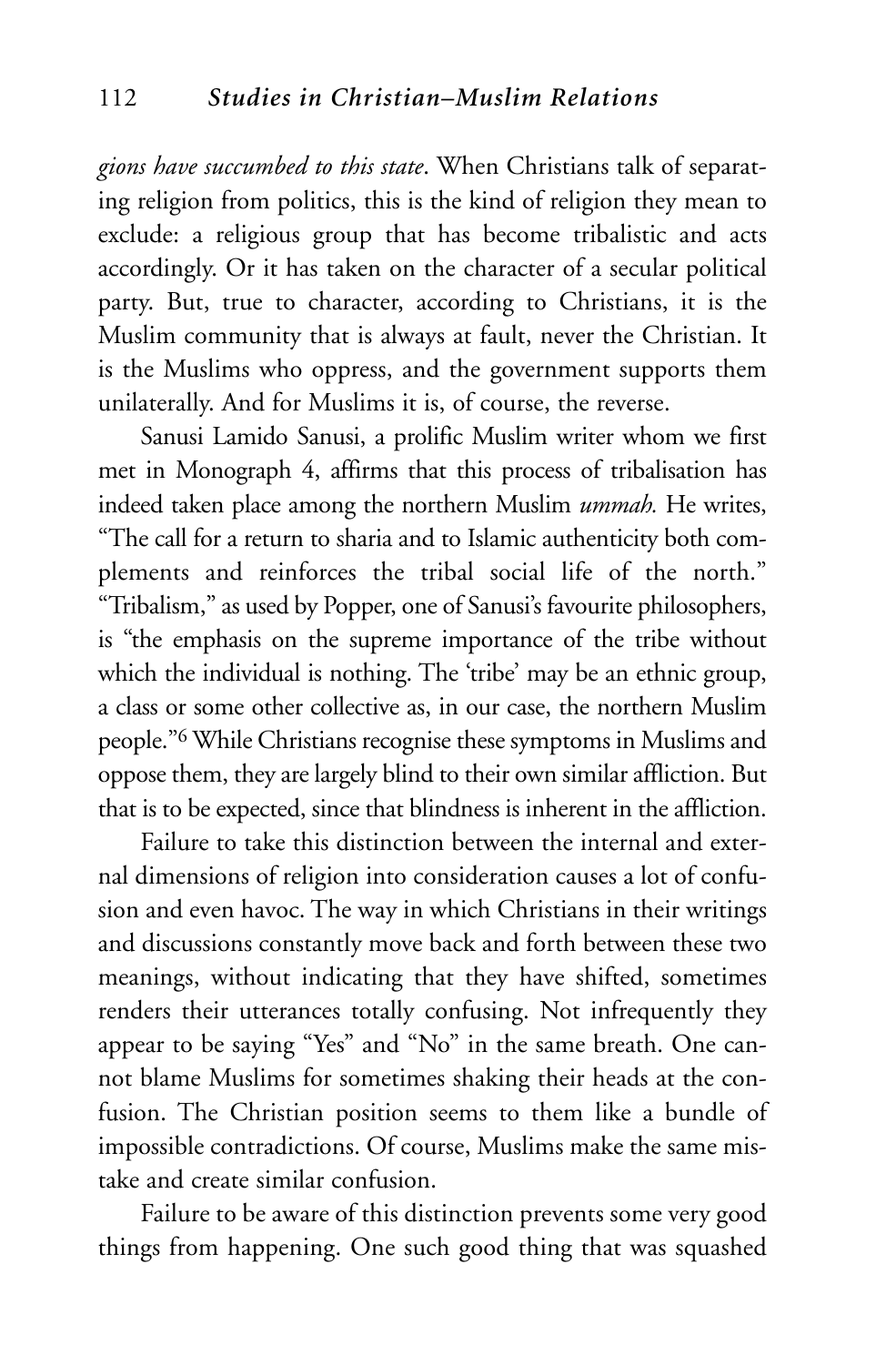because of the failure to distinguish between the two faces of religion was the attempted prayer movement among Plateau State civil servants in Jos. It was misunderstood or, perhaps, consciously misinterpreted by the authorities. They identified it as an expression of the second form of religion, as an attempt on the part of Christians to impose themselves on others. In short, they regarded it as a power plot.

Samuel Aruwan refers to the same distinction between the internal and external dimensions of religion in his own words. "True religion is not all about being too attached with religion, but strictly adhering to the laid down rules and regulations governing different religions, which is basically being kind, compassionate, showing love and kindness, giving to the needy, doing justice to all, sincerity and honesty."7 I would use different terminology, but his sentiment multiplied a 120 million times would do wonders for Nigeria.

#### ▲ *Adherents and Institutions* \_\_\_\_\_\_\_\_\_\_\_\_\_\_\_\_

Another important distinction is that between the adherents and institutions of a religion. When Christians want to keep religion out of politics and government, it is the institutions of all religions they want to isolate. They do not want JNI or CAN or any of the denominations to have power in government. No Anglican or Baptist established church with special advantages. No such Muslim establishment either. They do not want a state religion that gives unilateral favourable treatment to any such institution. All religions are to receive equal treatment and enjoy equal standing. *That* is their main concern. Everything else is secondary.

Unfortunately, there is a lot of inconsistency here, and Muslims have recognised it. Christians, like Muslims, eagerly avail themselves of unilateral government favours to them or their institutions when within reach. In earlier volumes we have read of Muslim educational struggles in some Western states.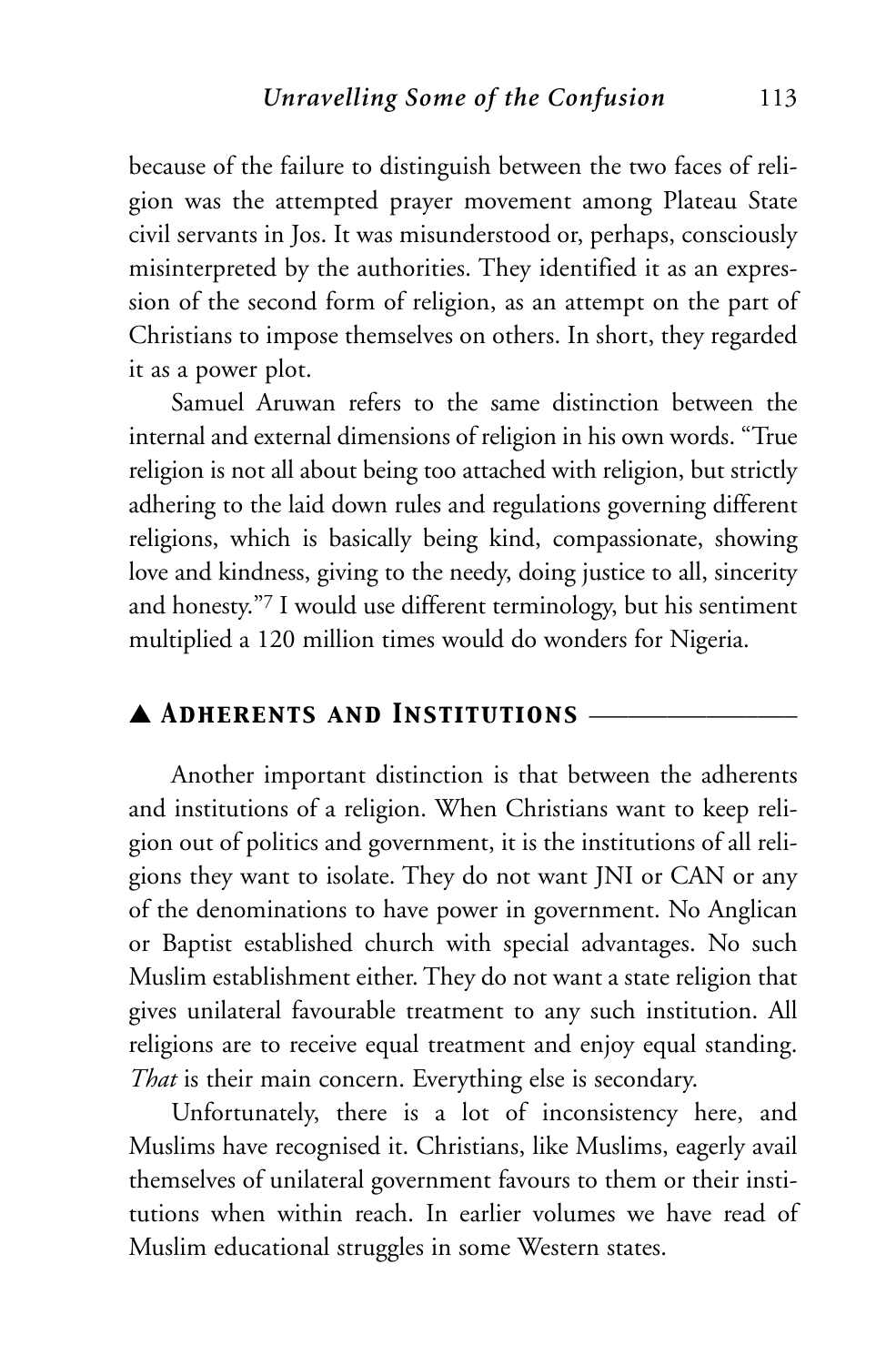However, Christians *do* want the influence of Christians in politics and government, both as individuals and as a group. It is not a matter of separation of religion and state so much as that of church or mosque from the state, especially when a religion turns tribalistic. Again, there is lack of clarity here in the way Christians express themselves.

This subject has recently become a significant topic of public discussion among Canadian Christians. The heading of an article by Sue Careless in the Canadian context says it well: "Separation of Church and State Doesn't Mean Excluding the Spiritual." Careless quotes Preston Manning, a respected senior Canadian politician: "Keeping the institutions of the state separate from the institutions of faith communities surely cannot mean excluding spiritual considerations…from the public square."8 Bruce Clemenger, President of the Evangelical Fellowship of Canada, recently wrote,

*We are told that religion is a private matter and that in Canada, Church and state must be kept separate. But this accusation confuses religious institutions with the faith, or religion, that animates the institutions. It reveals widespread failure…to distinguish between Church and state, faith and politics. Evangelicals do not confuse Church and state. We understand each to be entities with different calling and purpose. Neither do we believe faith can be compartmentalized. It extends to and influences all areas of life, including the political. Church and state can be separated. Faith and politics cannot. Something—faith, religion, world view or ideology—will guide one's politics. The political is not neutral territory.*<sup>9</sup>

Both Nigerian Christians and Muslims have in common with Western secularists that they tend to be unaware of this significant distinction. It is taken very seriously in the Kuyperian tradition, although it does not accept the institution versus individual scheme—but that is a story for Part 2.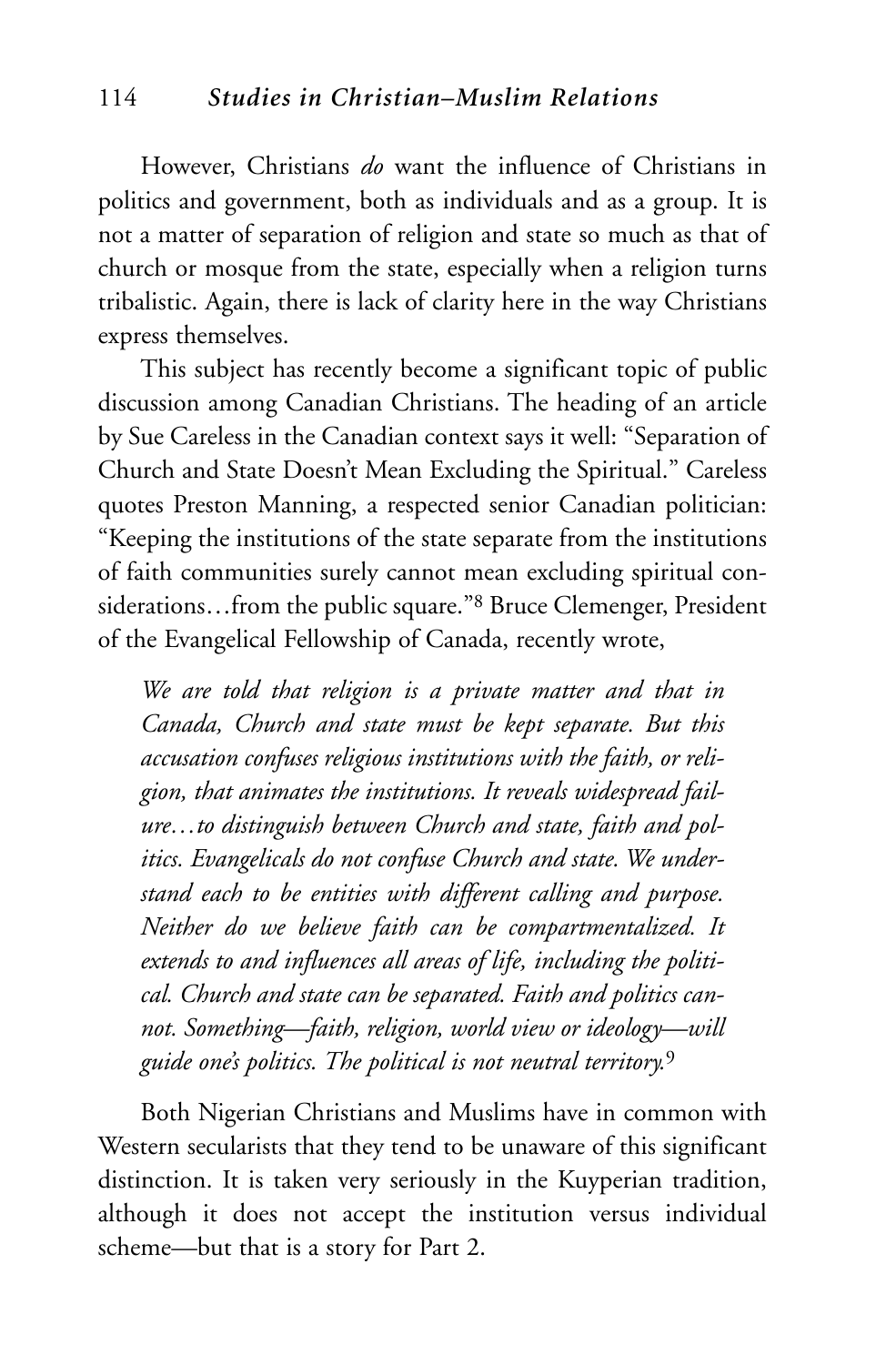#### ▲ *World View Issues* \_\_\_\_\_\_\_\_\_\_\_\_\_\_\_\_\_\_\_\_\_\_\_\_\_\_

A discussion of world view issues requires first of all a definition of the term. Albert Wolters presents us with a brief one: "the comprehensive framework of one's basic beliefs about things."10 This definition is sufficient for our immediate purpose. In Part 2, I will dwell more on definitions.

The confusion I have described so far in this chapter is deep down the result of the clash produced by the commingling of three world views in the hearts of Nigerian Christians. These are the world views of ATR, secularism and Christianity.

#### 1. AFRICAN TRADITIONAL RELIGION

ATR is noted for its wholistic world view of integration of religion and society. There are few separate religious institutions, though there are shrines and other sacred places as well as religious functionaries. Religion is so interwoven into the fabric of society that the term "religion," if understood in the dominant Western sense, hardly applies. This situation has prompted some scholars to deny that ATR is even a religion, a view that defines religion as inextricably bound up with separate religious institutions.

Aspects of ATR are still very much operative. It resides deep down in the hearts of many Nigerian Christians—and, I should add, of many Nigerian Muslims as well—as I have explained elsewhere.<sup>11</sup> This continuing influence cuts several ways, some positive, some negative. Positively speaking, there is a whole tradition of scholarship that claims a strong sense of tolerance on the part of ATR that has made it possible for different religions to coexist in Africa. Lissi Rasmussen points to U. D. Anyanwu of Abia State University and to Ali Mazrui as representatives of this view. Her opening sentence sounds like a voice from a world very different from what I am describing in this series: "Muslim-Christian relations in Africa have been more harmonious than elsewhere. They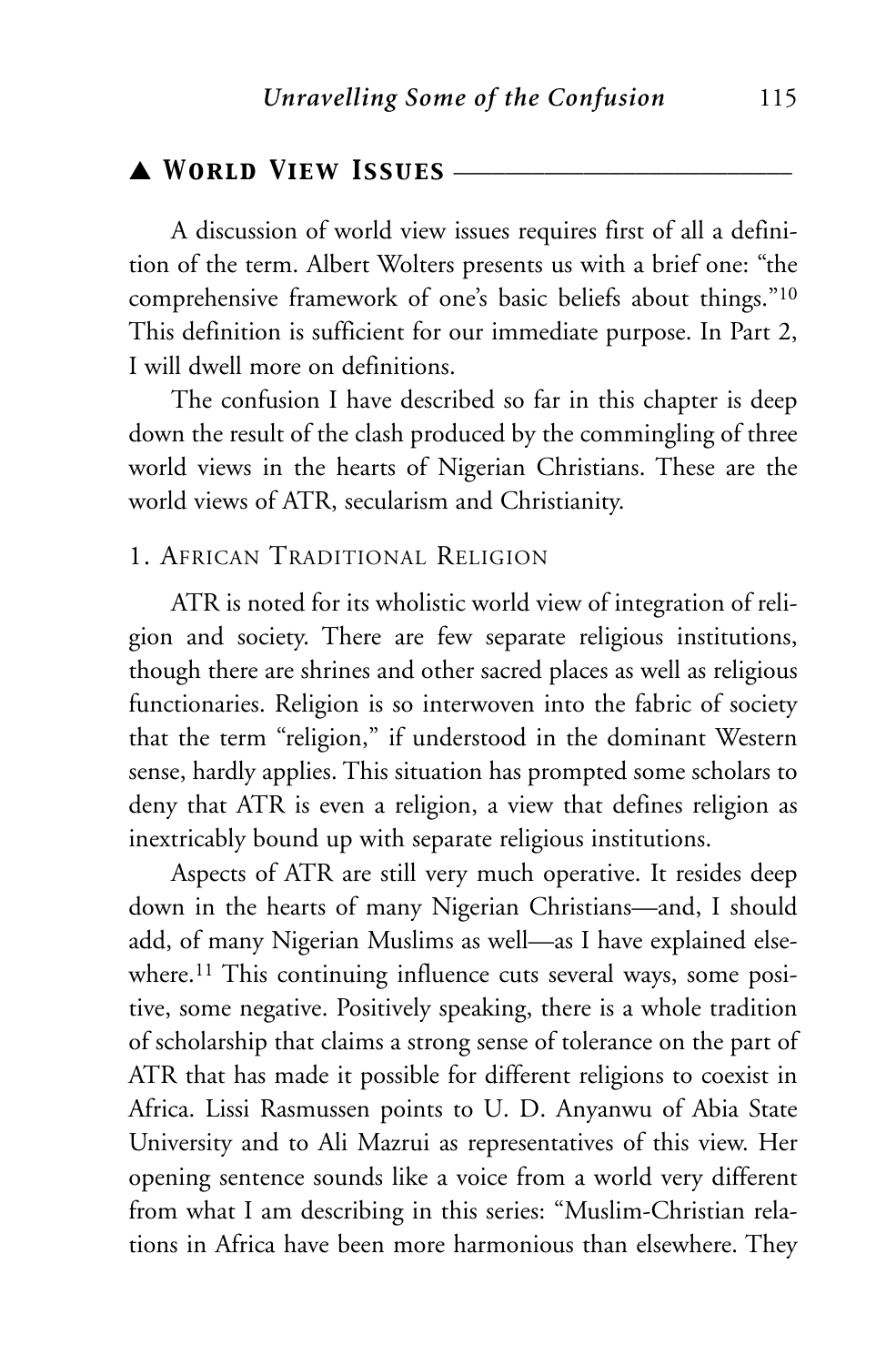have been able to live side by side in tolerance and patience."<sup>12</sup> This tolerance, it is often assumed, is due to the dominant influence of ATR, even if only present in residual form.

Though this traditional ATR form of integration is not identical with that found in the Bible, it finds far greater support there than do the individualism and separations inherent in the secularism taken over from Western Christianity. When I once led a group of Nigerians in a study of Moses of the Old Testament, they kept responding with surprise, "But you're describing our traditions!" That traditional integrated world view is one side of the clash. This is the world view that supports Nigerian Christians when they affirm the need to bring their religion to bear on politics and government. It receives further strong support, of course, from the Bible that espouses a thorough integration of religion and life. However, that integration is discouraged by the aspects of secularism Nigerian Christians have absorbed. These are only a couple of the positive contributions of ATR.

But there are the negative aspects as well. When ATR, in either its official or residual form, faces challenges or chaotic conditions as in Nigeria, it can show a different face altogether. I have experienced that other face as well. Under such conditions, as in Islam, other aspects of ATR kick in and influence developments in other directions. These are the aspects of ATR that contribute to the chaotic situations this series deals with.

#### 2. ETHNOCENTRISM

A major component of the traditional African world view is ethnocentrism or, as the retired South African philosopher Bennie van der Walt calls it, "communalism."13 In more traditional terminology it is called "tribalism." It could be regarded as the sociological dimension of ATR. It is a perspective that, like pagan Greek philosophy in the Western Church, has penetrated the African Church and continues to play its havoc there, as described in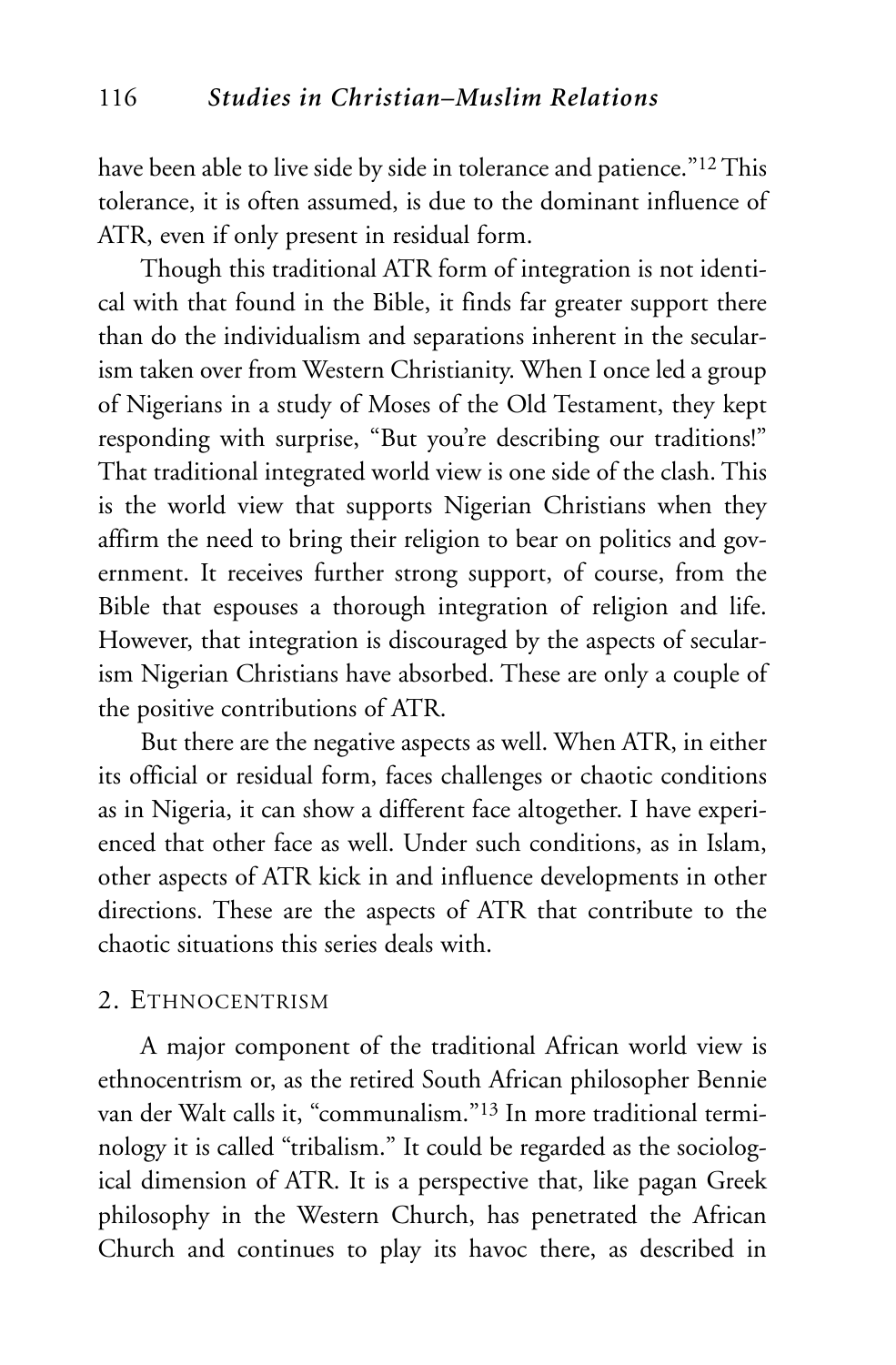Appendix 7.14 Nigerian Christians, along with the country as a whole, including the various levels of government, are acutely aware of the destructive reality of ethnocentrism.

Unfortunately, this awareness is not sufficient to undermine its power and damaging role. People are forever accusing each other of tribalism, but rarely recognise it in themselves or their own tribe. The havoc it has caused is almost indescribable, for, in addition to the intra-Christian wars it has caused in both Nigeria as well as other African countries, it penetrates deep into the very fibre of religious denominations as well as at the local church level, where it poisons relationships. Like racism, it is constantly used as a convenient tool to shirk responsibility by allocating blame to the other tribe.

As I explain in Appendix 7, tribalism absolutizes the demands of the tribe above those of God. The function of the spiritual powers is to support the welfare and ambitions of the tribe and its members, not, as in Christianity, vice versa. The purpose of religious rites is to manipulate those powers in order to have them do the tribe's bidding or that of its members. If that should go contrary to the interests of another tribe, so be it. Along with corruption and religious animosities, Nigerians themselves identify tribalism as a huge obstacle to development in general. They realize tribalism often overrules the tenets of either Christianity or Islam in the hearts of their adherents, but it is always that other party or religion that practices it, never I or my tribe or my religion. The two sometimes almost fuse. Over against another religion and/or tribe, the identity and interests sometimes simply commingle so that it becomes difficult for researchers to determine the main forces at work: religionism?15 tribalism? Usually it is a case of commingling and fusion. Few people recognise and oppose the power of tribalism as did Tanko Yusuf.16

Peter Tanko, a Catholic priest, expressed it well in an article that constitutes Appendix 19. He wrote, "Ethnocentrism is not always physically violent, but it is always unjust" in that it leads to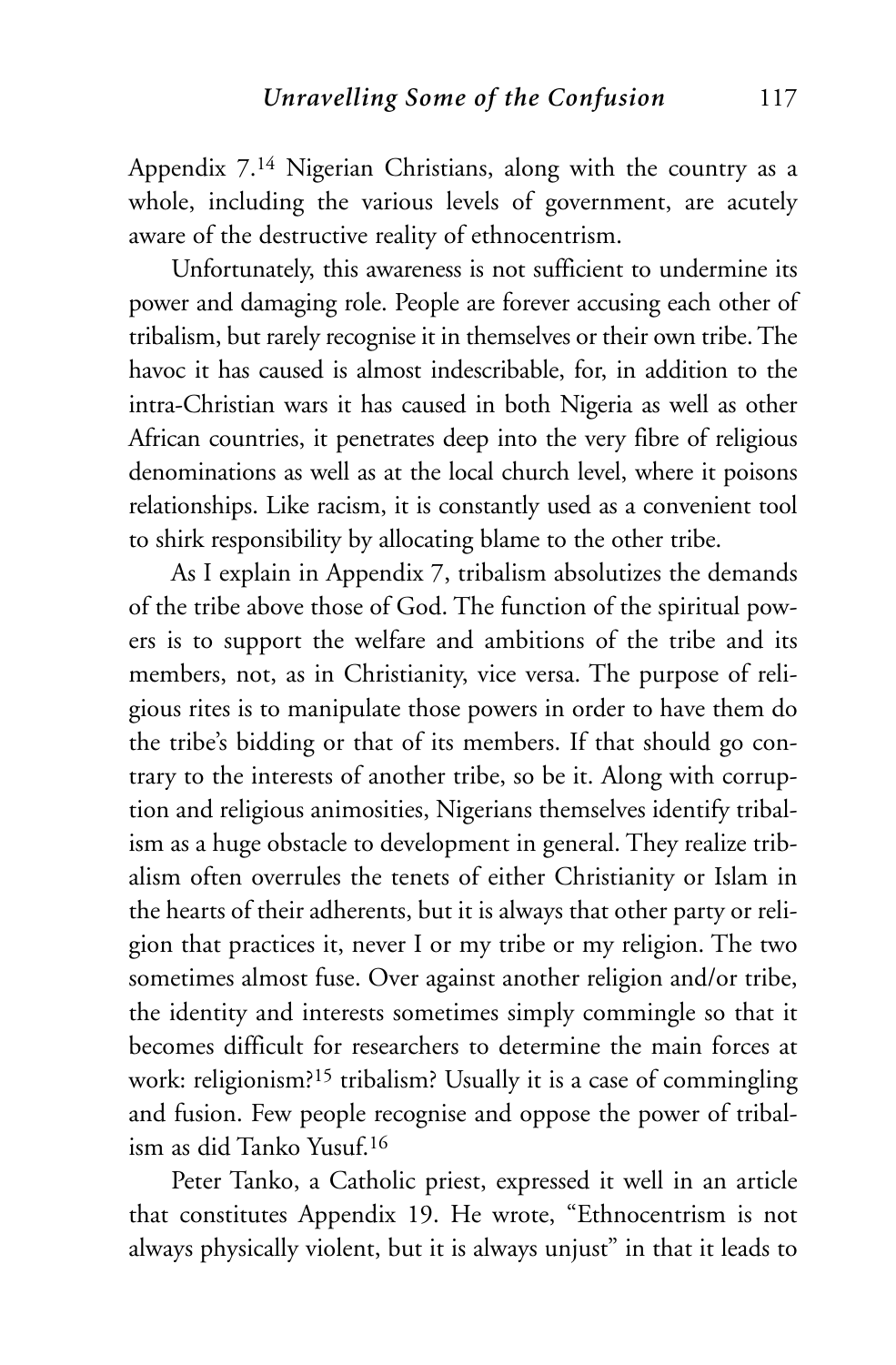discrimination on basis of tribe. It "permeates the whole of African social and economic life." The Church in Africa is shot through with it. It is the major explanation for the Rwandan debacle where Christians warred against Christians. Tanko gives a number of examples of the role tribalism plays in the Church and concludes along with Archbishop Obiefuna of Onitsha, Nigeria, that "the blood of tribe is thicker than the water of baptism." If we "set the houses of neighbours on fire and kill each other, it is because this message has not been firmly rooted or understood" by Christians.17

#### 3. SECULARISM

Further serious complications have been created by the dominant Western version of Christianity that has commingled with aspects of secularism and with strands of Pagan Greek philosophy. This is the Western version missionaries introduced into Nigeria. Nigerians inherited a seriously weakened, truncated and distorted form of Christianity that continues to be plagued by contradictions. Many have noted contradictions in Christian missionaries, but few are aware of their source. Nationalists and their press as far back as the early twentieth century, however, were acutely aware of the contradiction inherent in the close relationship between missions and colonial exploitation. Some hit the nail on the head by accurately identifying the problem. Ako Adjei, a nationalist during the closing decades of colonialism, wrote that the churches suffered from "an irreconcilable dichotomy of secular and sacred spheres" and hence were largely indifferent to "the stark realities of life." The Ghanian Armattoe wrote of the "inherent inconsistency" that was not always apparent to the missionaries.18

So, then, there is this Western secularism. This is a dualistic world view that I have already described in other publications.19 Major features of this world view are a dualistic separation of religion and society, privatization of religion and a strong dose of individualism. Related components are faith in the objectivity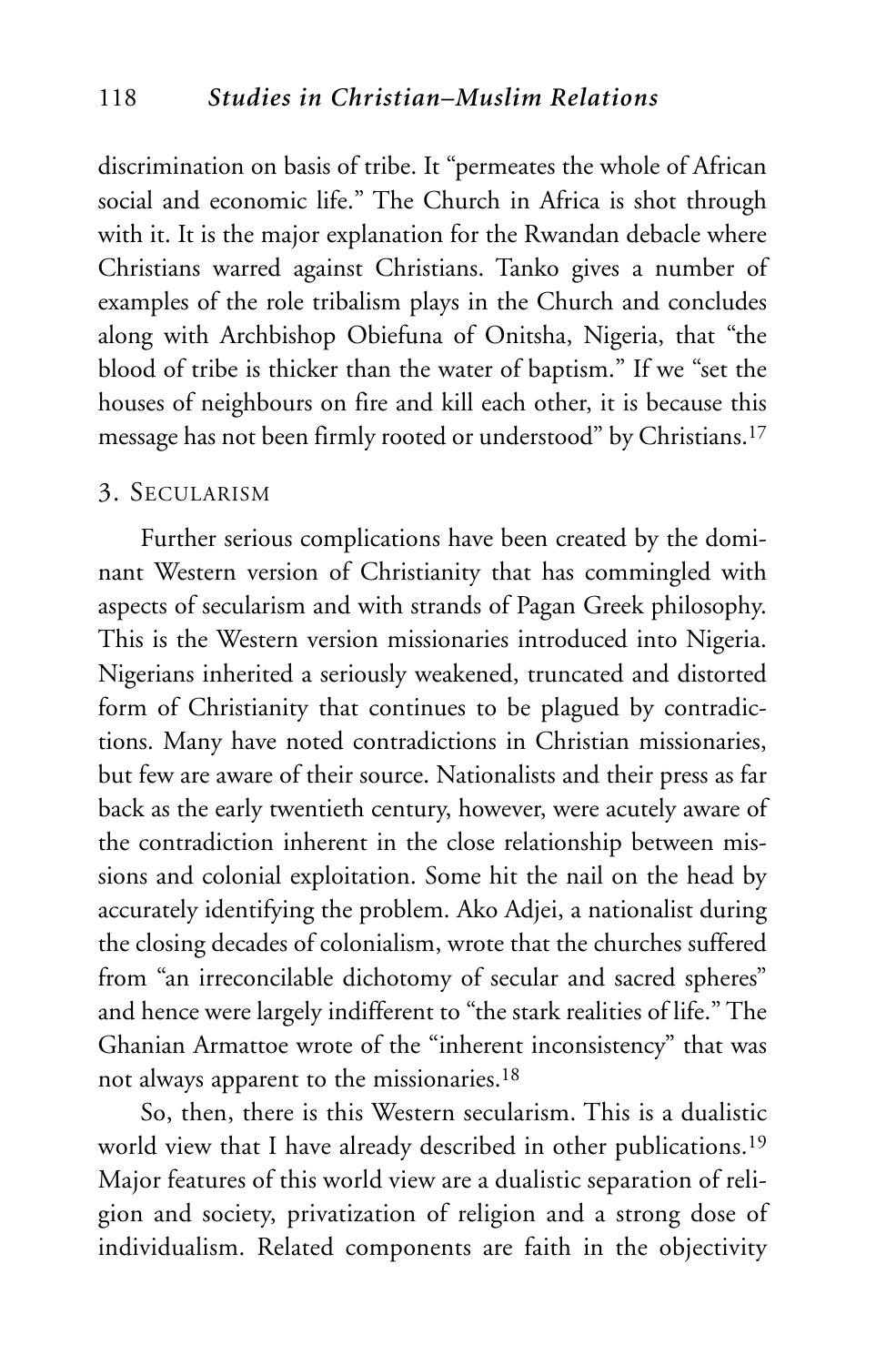and neutrality of both reason and secularity. This world view has entered the Nigerian Christian community through the avenues of colonialism, missions and education. It continues to receive constant and strong reaffirmation in Nigeria's universities. As in the case of most missionaries, most Nigerian Christians have imbibed aspects of this world view unconsciously and uncritically. This is the world view that many Christians operate with when they counter Islam and its demands. Muslims have noticed this tragic commingling and have described its development.20 It will be further explained in Part 2 of this monograph.

#### 4.UNEASY SYNTHESIS

These two world views, ATR and secularism, clash with each other and with Christianity, the third world view, even as they commingle. People somehow manage to commingle them. Depending on the situation, they will skip around between these world views, usually without noticing the inherent contradictions between them. The synthesis is an uneasy one and has led to a unique Black African syncretism. Muslims, as we have seen in Monograph 4, see the resulting contradictions clearly.

The mixed-up and contradictory world-view-in-the-making discussed in this chapter is used by Christians as their major weapon against Muslim domination. *Though this world view is contradictory, that is no reason to berate Africans for it. All the world is undergoing profound parameter shifts, not only Africa. During the process one can, indeed must expect contradictions. These contradictions need time to work themselves out.* These studies are a contribution towards that process. The problem is that the Christian-Muslim struggle is taking place in the midst of this process of parameter changes with its inherent contradictions. The timing is bad. *While pointing out these contradictions is not a matter of faultfinding, they do create problems of weaknesses in the struggle described in this series and put Christians at a disadvantage.*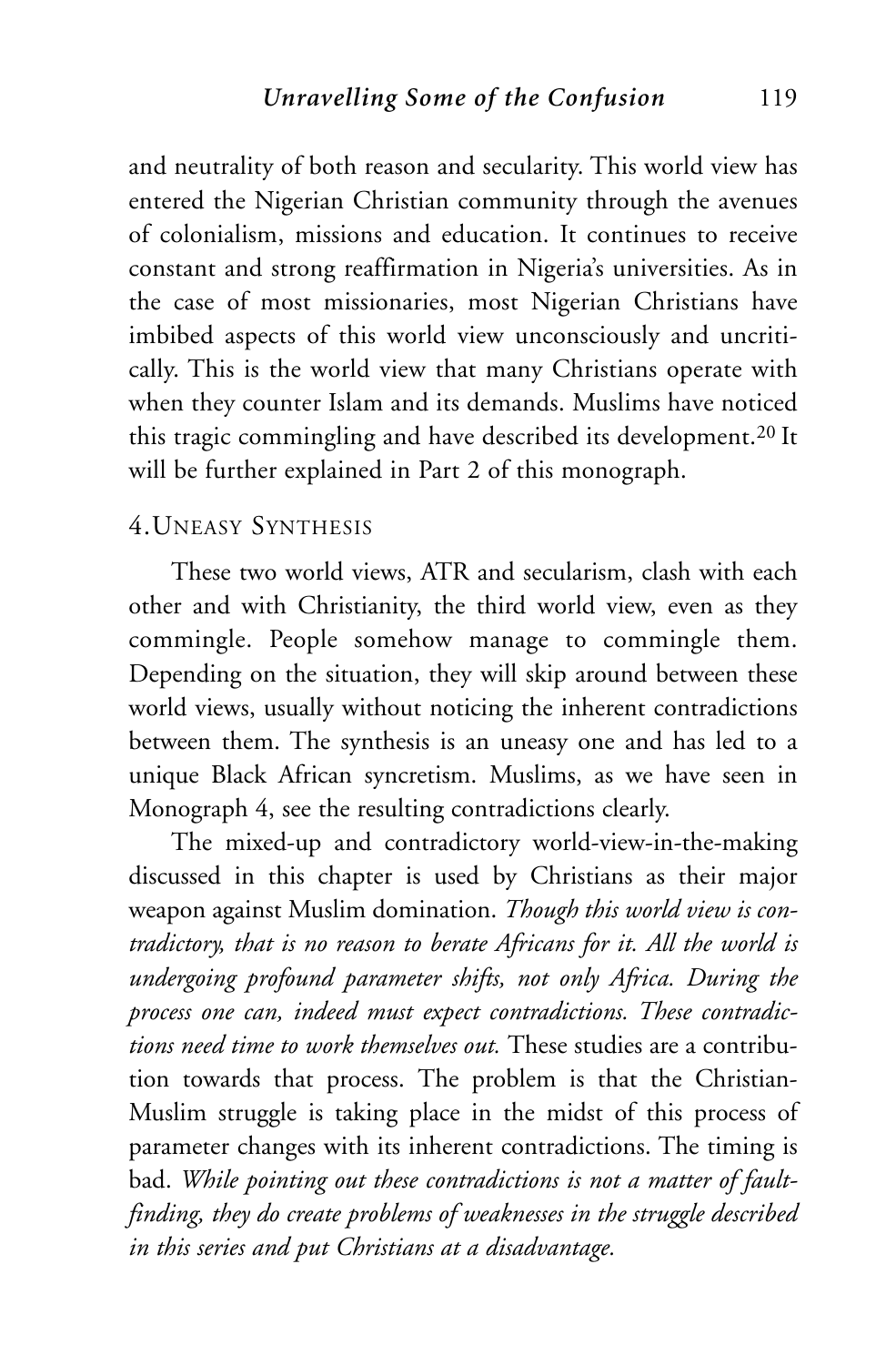#### 120 *Studies in Christian–Muslim Relations*

In Part 2 of this book I offer aspects of an alternative Christian world view known as Kuyperian or Neo-Calvinist, one that is also constantly struggling to free itself from its Western Greek inheritance and its secular environment, a tall order that never seems to end. I offer this alternative in the belief that it will help Christians develop better tools for the crafting of a more constructive and consistent world view. I also do so in the hope that my Muslim neighbours will be interested enough in the surprising parallels that will emerge to pursue them further in order to correct their view of Christianity.

Perhaps we can work together after all.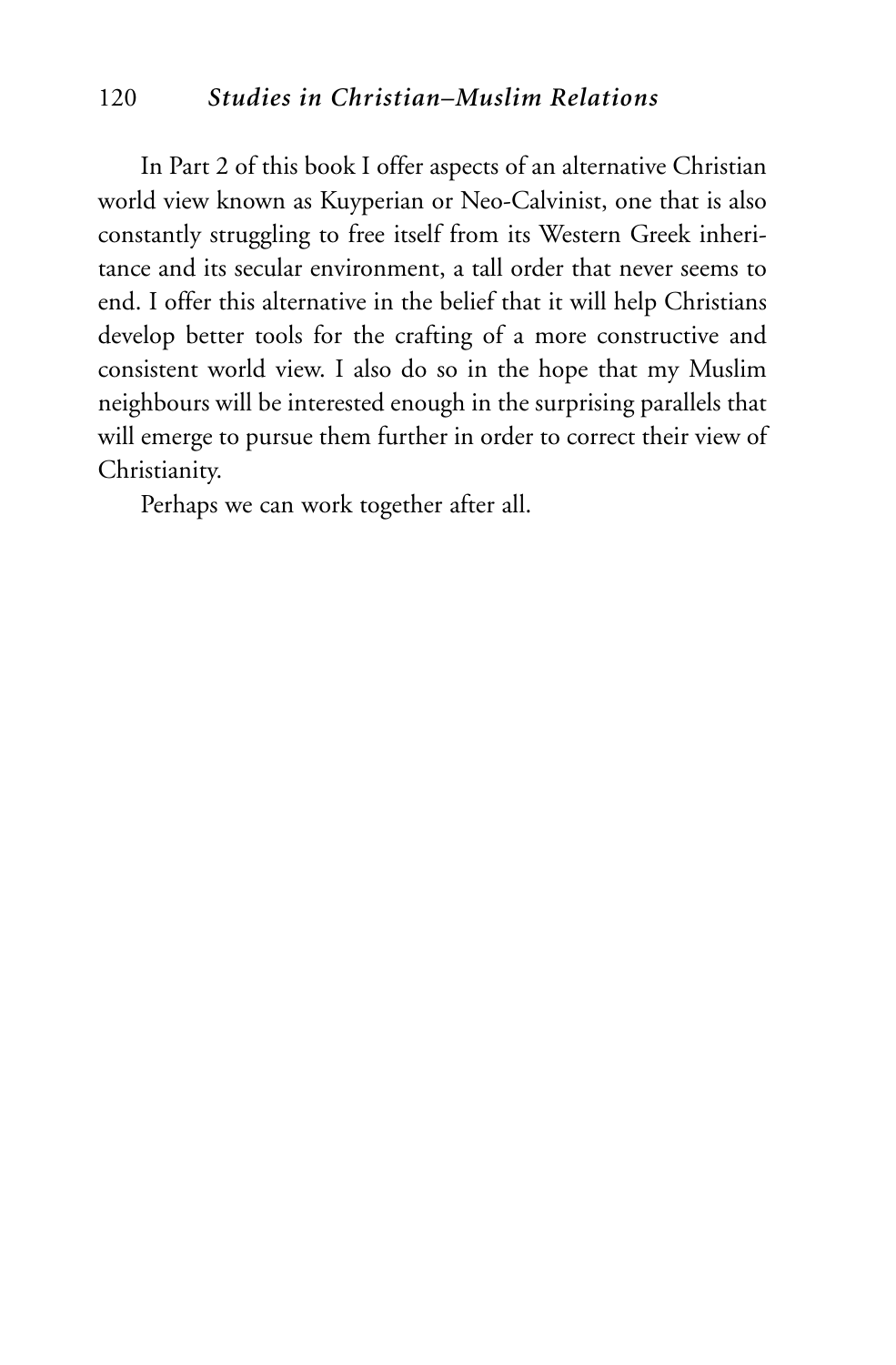#### ▲ *Notes* \_\_\_\_\_\_\_\_\_\_\_\_\_\_\_\_\_\_\_\_\_\_\_\_\_\_\_\_\_\_\_\_\_\_\_\_\_\_\_\_\_

<sup>1</sup> This conviction and fear is not restricted to Nigerian Christians. It is found in many countries. The prayer for today, 27 November 2004, in the bulletin of an organization I will not name, is about Uganda, where, it is reported that a former official of the Muslim Student Association, who was converted to Christ, "revealed the Islamic agenda for Uganda, which is apparently in the form of a fifty-year plan."

2 I do not identify this well-known figure, for I do not have his permission to share private correspondence.

3 The term is reminiscent of apartheid terminology—no accidental coincidence.

4 J. Boer, 2003, pp. 47-48.

5 J. Kantiok, p. 411.

6 S. Sanusi, 1 Oct/2002, p. 1.

7 S. Aruwan, "21st November, 2002."

8 S. Careless, 18 Nov/2002.

9 B. Clemenger, May-June/2004, p. 38. See also Clemenger, 1999, p. 7.

10 A. Wolters, p. 2.

11 J. Boer, "Old Wine…"; Monograph 3, pp. 66-68. See also E. Lamle, pp. 112, 117, 129-130, 133, who treats this phenomenon among his own people, the Tarok, people at the centre of the May, 2004 violence in Plateau State.

12 L. Rasmussen, p. 1.

13 B. van der Walt, 1994, p. 209.

14 J. Boer, 5 June/98, pp. 10-11.

<sup>15</sup> "Religionism" is my own coinage. It is a takeoff from "religionist," which means "religious zealot," according to Merriam-Webster's Collegiate Dictionary (10<sup>th</sup> edition). My democratically home-made definition of "religionism" is "the pursuit of vested interests on the part of a religious group by the use of methods and for purposes that contradict the basic tenets or spirit of the very religion the group seeks to promote." A typical example would be bishops routinely oppressing entire populations for purposes of naked power and wealth through the use of their ecclesi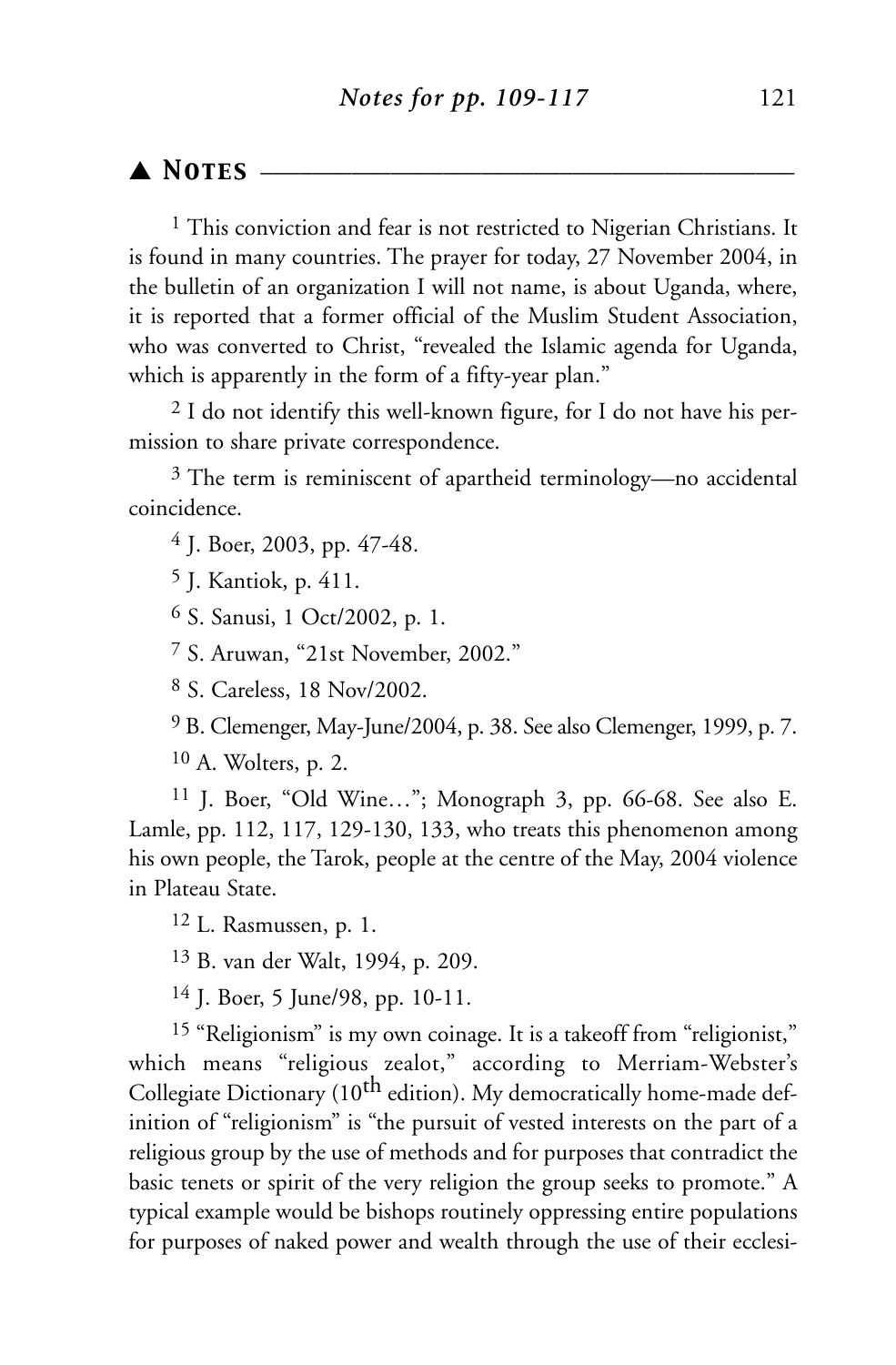astical powers, as was not uncommon during the Middle Ages in Europe. "Religionism" is religion gone awry, derailed, distorted and far removed from its deepest genius. Where it exists, marginalized adherents often begin to call for the end to this or all religion. Nigerian Christianity and Islam have long been developing in this direction.

16 L Grissen, pp. 43, 52-53, 98, 113, 114.

17 P. Tanko, 26 Jan/2000. Appendix 19.

18 J. Boer, 1979, pp. 107, 236-237, 340-343.

19 J. Boer, 1979, pp. 240-243, 249, 362, 365, 446-460, 480-482, 484-487; 1984, pp. 116, 120, 132-137, 156, 159-160; 1989, pp. 11-13; "Foundations…," 1991.

20 J. Boer, Monograph 4, Chapter 2.